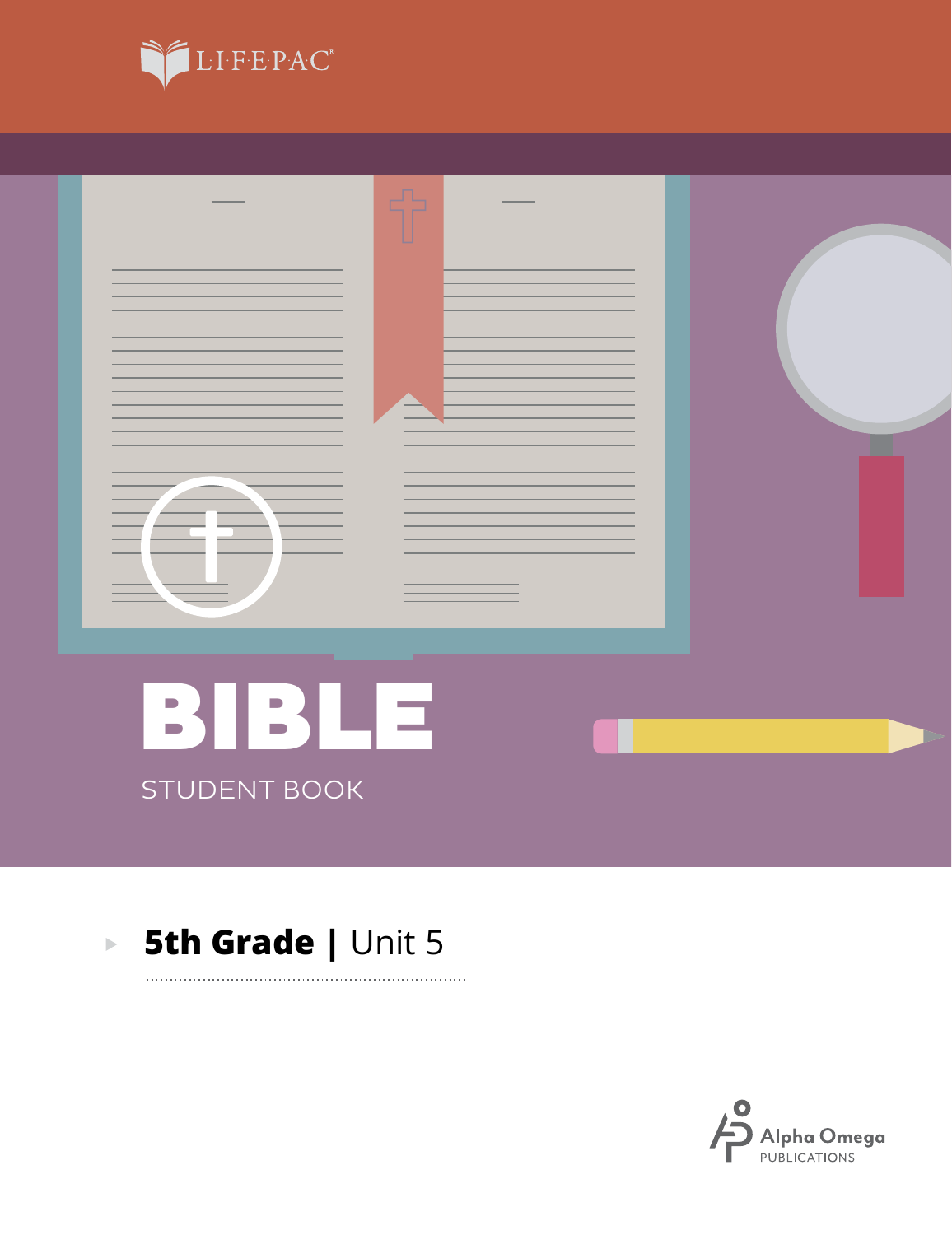# BIBLE 505 **THE CHRISTIAN IN THE WORLD**

Introduction **|3**

# **1. Relationships in the Home**......................... 7

Loving Others **|11** Hearing and Obeying **|13** Christian Correction **|16**

Christian Behavior **|18** Self Test 1 **|22**

# **2. Relationships in the Church**.....................25

Our Christian Family **|26** Growing in Christ **|29**

Christian Support **|31** Self Test 2 **|34**

## **3. Relationships at School** ............................37

Being a Christian Friend **|38** Christian Traits **|41**

Walk and Talk Like a Christian **|46** Having Christian Fun **|52** Self Test 3 **|55**

## **4. Relationships at Work** ..............................58

Loving Strangers **|59** Showing Joy **|60** Being Honest and Fair **|63** Resisting Destructive Behaviors **|65**

LIFEPAC Test **|Pull-out**

Our Christian Reputation **|67** Self Test 4 **|73**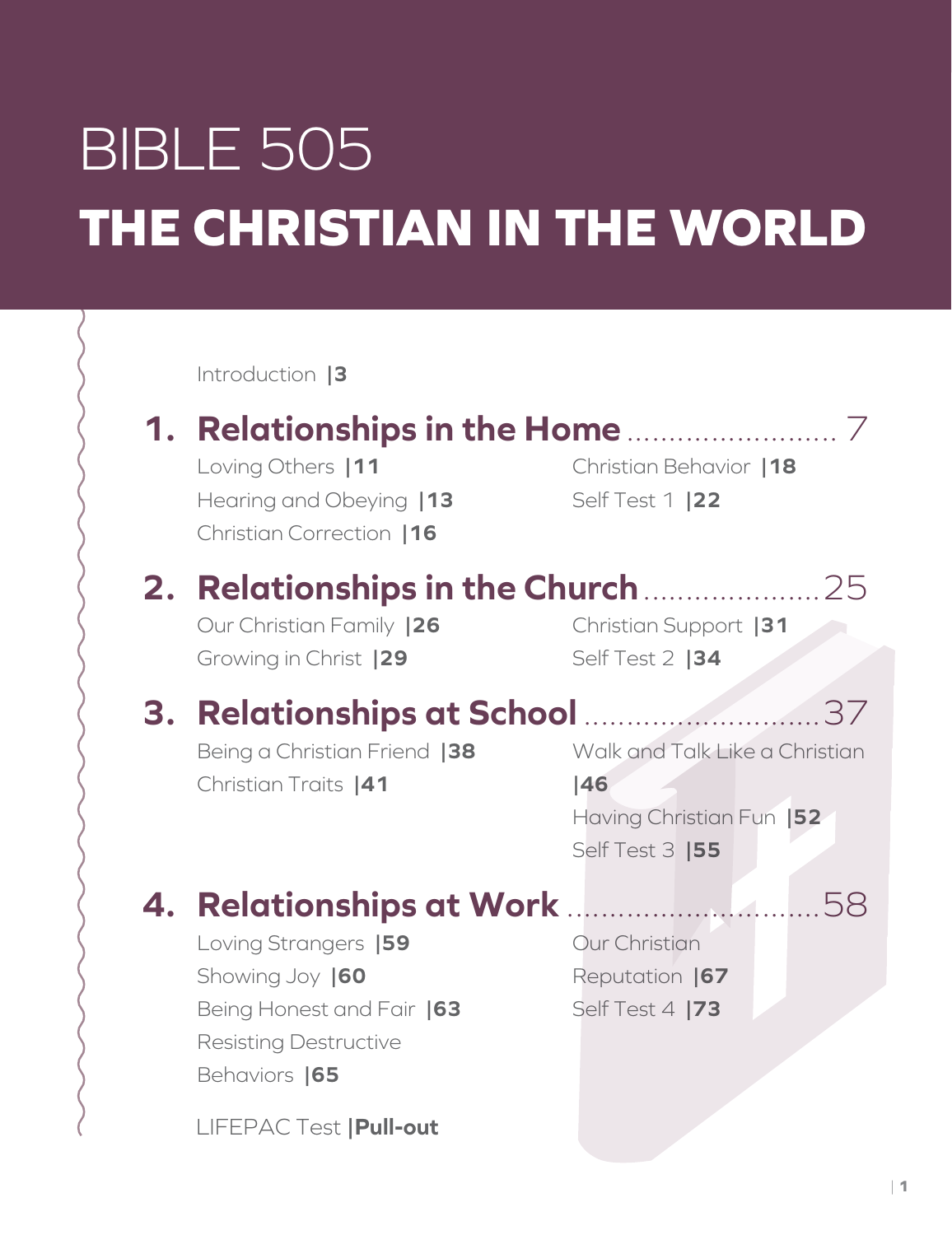**Author:** Barry G. Burrus, M.Div., M.A.

**Editor:** Steven Henderson, B.A.

**Illustrators:** Kyle Bennett, A.S. Steve Ring

#### **Media Credits:**

**Page 3:** © Sophia-Apkalikov, iStock, Thinkstock; **7:** © monkeybusinessimages, iStock, Thinkstock; **18:** © Jason Enterline, iStock, Thinkstock; **25:** © Glenn Nagle, iStock, Thinkstock; **37:** © Ingram Publishing, Thinkstock; **40:** © matthewennisphotography, iStock, Thinkstock; **50:** © Victor Brave, iStock, Thinkstock; **58:** © Sebastian Julian, iStock, Thinkstock;



### **804 N. 2nd Ave. E. Rock Rapids, IA 51246-1759**

© MMII by Alpha Omega Publications, Inc. All rights reserved. LIFEPAC is a registered trademark of Alpha Omega Publications, Inc.

All trademarks and/or service marks referenced in this material are the property of their respective owners. Alpha Omega Publications, Inc. makes no claim of ownership to any trademarks and/or service marks other than their own and their affiliates, and makes no claim of affiliation to any companies whose trademarks may be listed in this material, other than their own.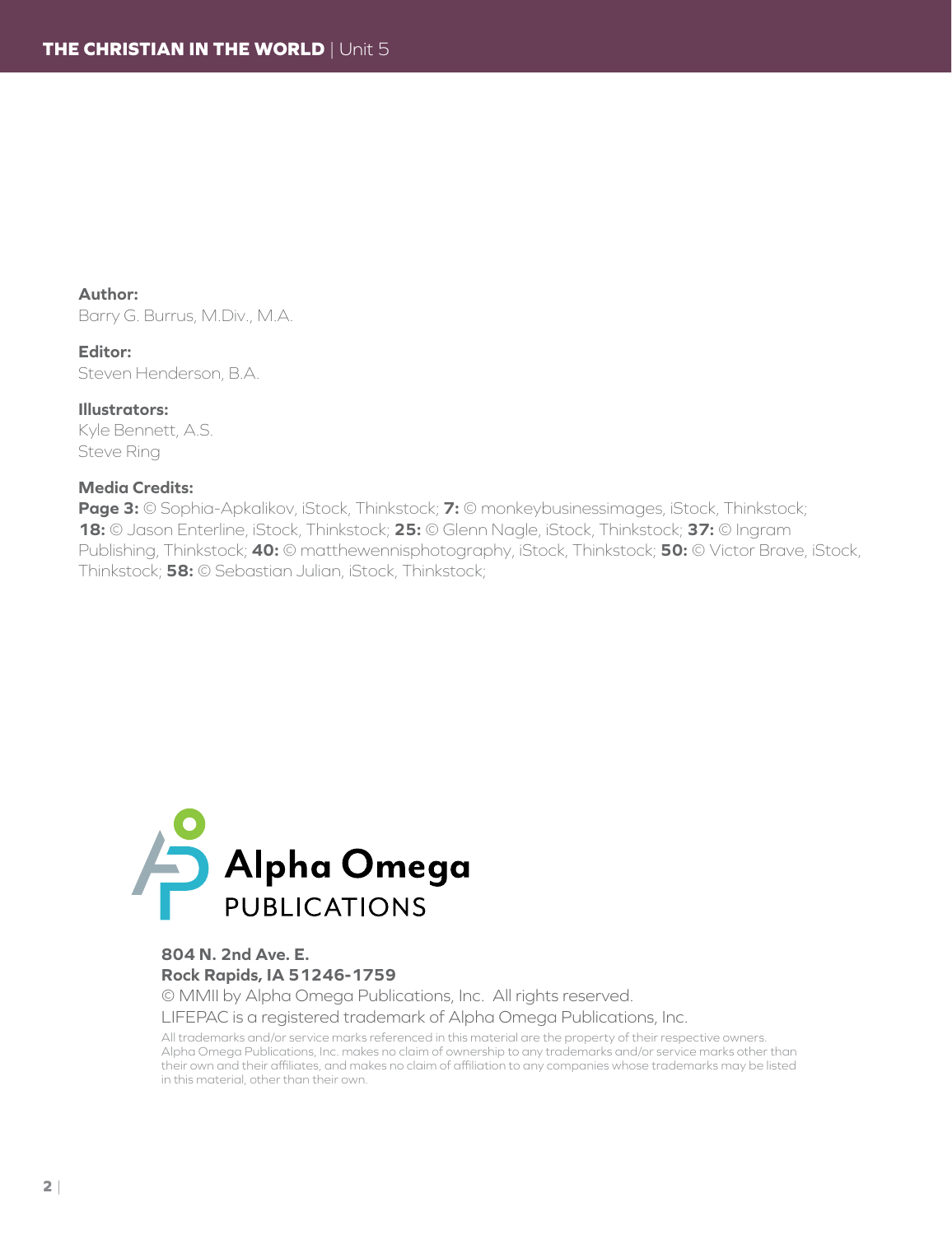# **THE CHRISTIAN IN THE WORLD**

**One of the most important things that Jesus wants us to do is to love others. In the Gospel of** *John***, Jesus said this at the Last Supper, "A new commandment I give unto you, That ye love one another; as I have loved you, that ye also love one another. By this shall all men know that ye are my disciples, if ye have love one to another" (***John* **13:34–35). Jesus cares very much about our relationships with other people. He wants our relationships with others to be characterized by love. The Bible teaches us about relationships among people and how God wants us to live, act, and speak in our relationships with others.**

**In this LIFEPAC®, you will study about the relationships the Christian has to others. The title of the LIFEPAC is** *The Christian in the World***. By "world," we mean the different places and situations where we interact with others. Many times, we are in places and situations with other Christians, such as with our family or at our church. Other times, we may be in situations or places where the people are not Christians or are not living a Christian life. Jesus wants us to learn how to have good relationships in all situations.**

**Sometimes in the New Testament the word "world" means a system of relationships and organizations that are opposed to the Kingdom of God. Sometimes we will find it necessary to be in those situations; that is, to be in the "world" in a bad sense of the word.**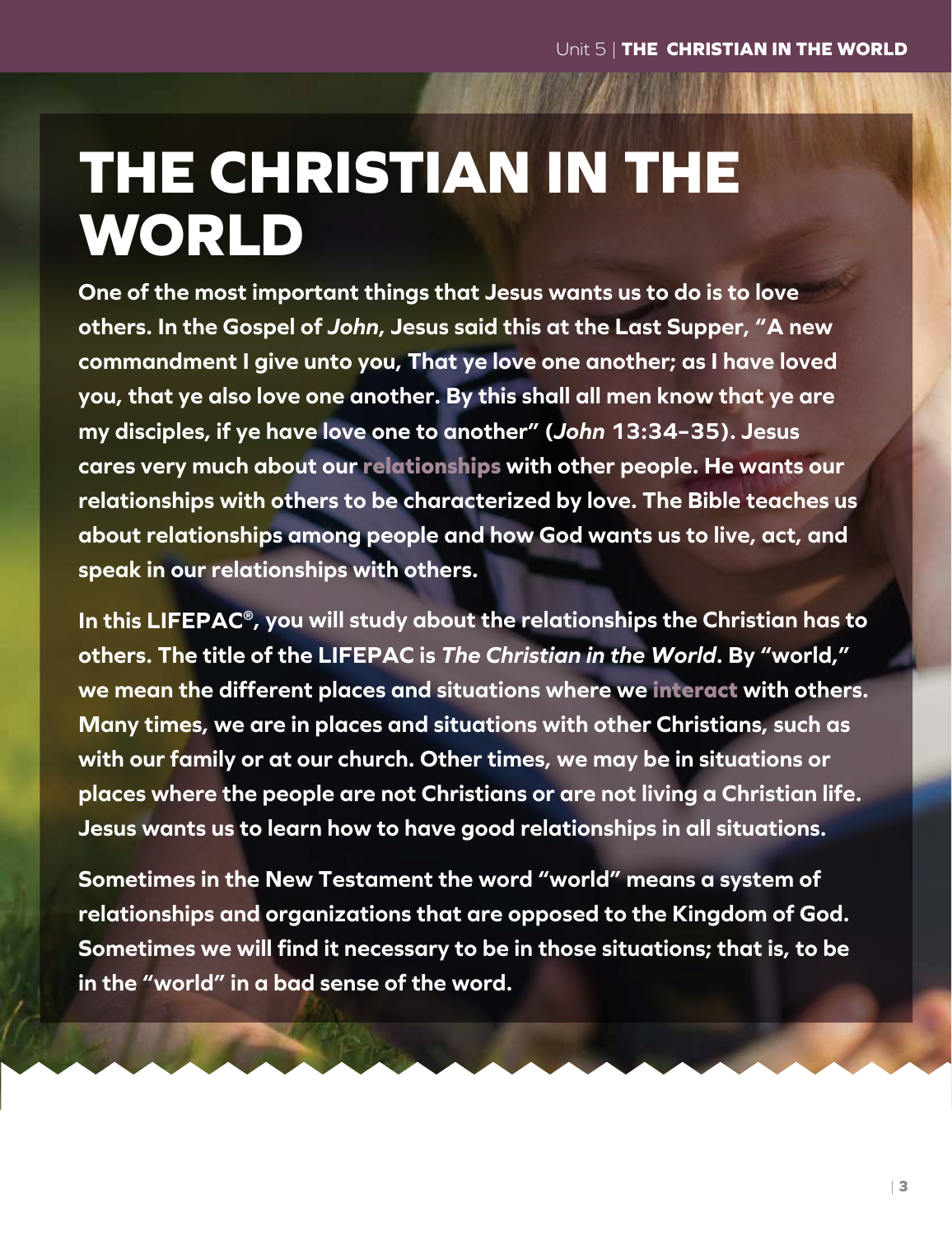Before Jesus was arrested and crucified, he prayed for His disciples, "And now I am no more in the world, but these are in the world, and I come to thee. Holy Father, keep through thine own name those whom thou hast given me, that they may be one, as we are" (*John* 17:11). He also prayed, "They are not of the world, even as I am not of the world" (*John* 17:16). By this, He meant that Christians would have to live out their lives in this world of things opposed to God, but Christians were not to live, act, or speak like people of this world system opposed to God and His Kingdom. Christians are to live in the world while belonging to God and His Kingdom!

God wants you to live a holy life in this world. He also wants you to live a happy and useful life. The Bible teaches us how to live in this world. One whole book of the Bible, the Book of *Proverbs*, is devoted to the subject of how best to live in this world. It teaches us much about living holy lives and having the right kinds of relationships with people. In this LIFEPAC, you will study many of the verses about holy living from the Book of *Proverbs*.

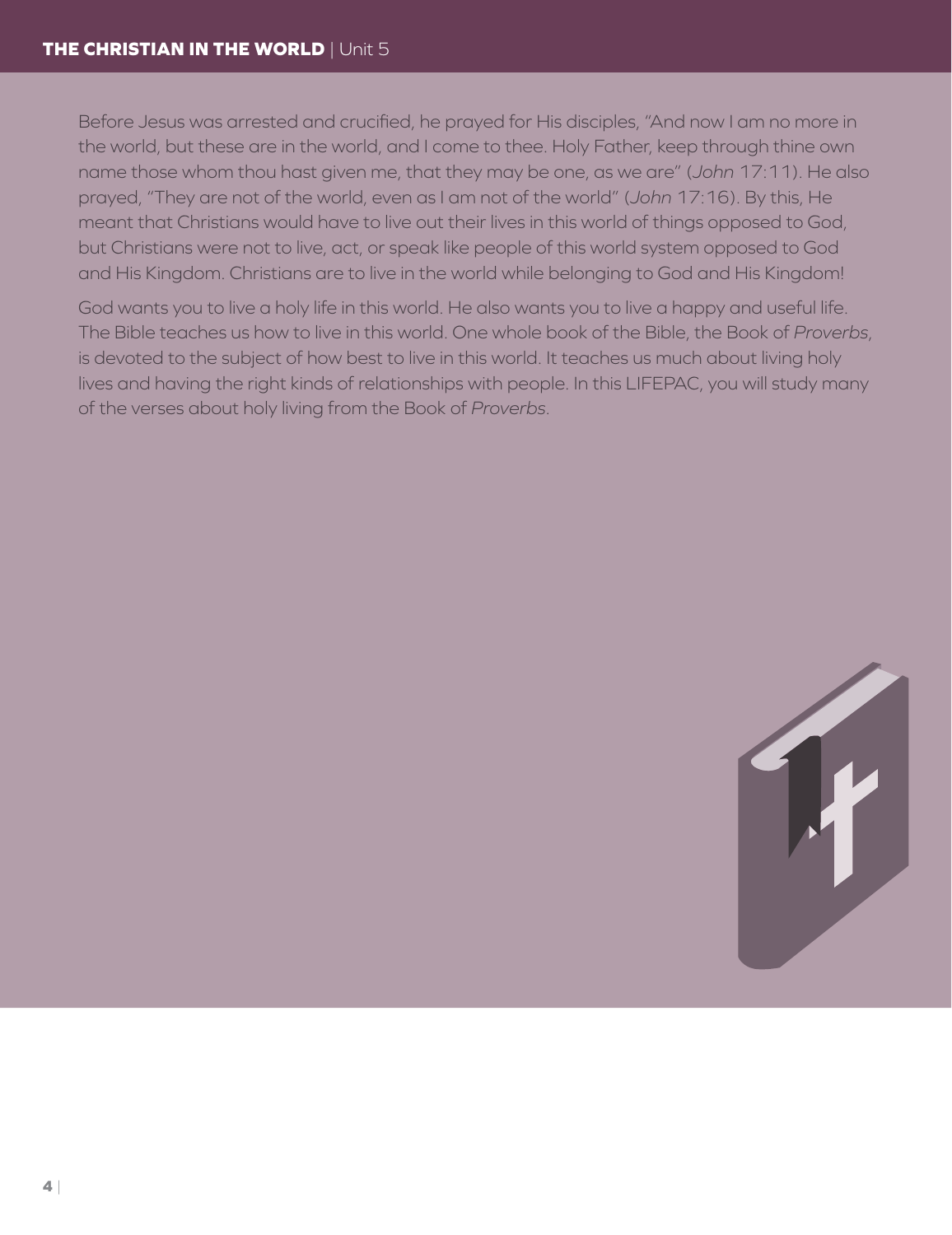## **Life's Four Worlds**

A Christian may live in four worlds from the beginning to the end of life. These are the worlds of the home, church, school, and work. These worlds are like four circles which become larger as the person grows older. These four worlds are illustrated in Figure 1. The first world is the circle of the *home.* The family is where the first lessons about God and life need to be learned. The second circle expands to the larger circle of the church. The church is also a place where we learn more about God and holy living. We meet other Christians in church and form relationships with them. The third circle expands to the school where new relationships with friends, companions, and adults are formed. For those families that home-school, these school





relationships can be with other home-schooling families and/or with those who offer activities helpful to home-schoolers. Finally, the fourth world is the one of work, where we serve in an occupation or in establishing a new home.

The Book of *Proverbs* in the Old Testament contains much wisdom in teaching us about relationships in each of "Life's Four Worlds." *Proverbs* 9:10 gives a key to living the Christian life in each of these circles of life: "The fear of the LORD is the beginning of wisdom: and the knowledge of the holy is understanding." What we need in each of these life circles is God's wisdom to relate to people in the best way. To receive God's wisdom, we must *fear* the Lord. To fear the Lord means to *trust* Him to give us His wisdom. To *fear* the Lord also means that we have a *reverence* and *awe* toward God, realizing who He is and who we are.

The Book of *Proverbs* is full of God's wisdom. Studying the Book of *Proverbs* will help you learn more of God's wisdom. The wisdom that comes from God is what we need to get along with other people. *Wisdom* means *knowing the best way to live, act,* and *speak.* Wisdom includes learning, judgment, good sense, and right thinking. These attitudes and abilities come from knowing God, trusting God, and asking God for wisdom. The Bible encourages us to ask God for wisdom and to trust Him for wisdom. The Book of *James* says, "If any of you lack wisdom, let him ask God, that giveth to all men liberally and upbraideth not; and it shall be given him" (*James* 1:5). The Book of *Proverbs* says, "Trust in the LORD with all thine heart; and lean not unto thine own understanding. In all thy ways acknowledge him, and he shall direct thy paths" (*Proverbs* 3:5–6).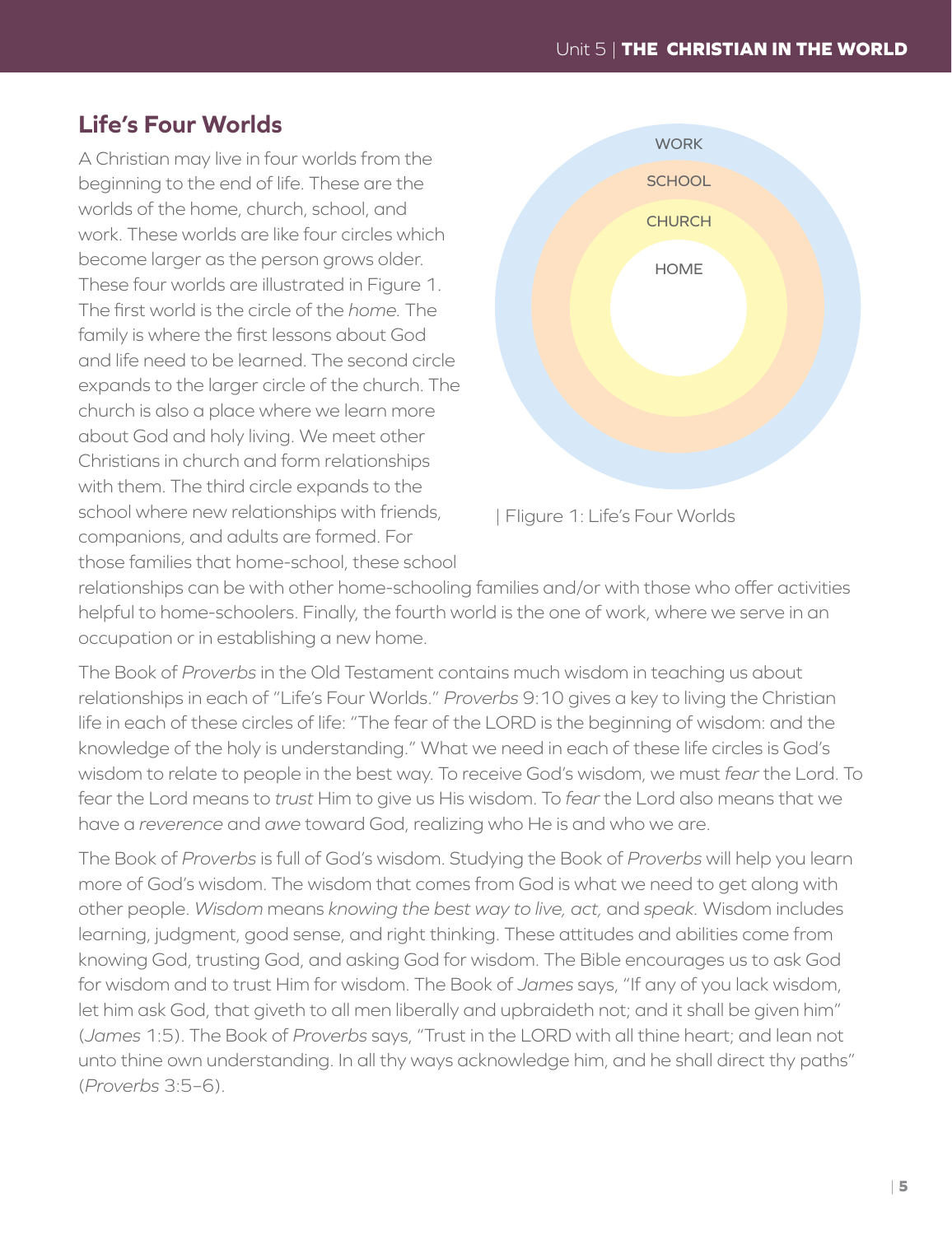To live the best way in any circle of life—home, church, school, or work—you must first know God through Jesus Christ. You must depend upon God for wisdom and understanding. The Book of *Proverbs* is a guide for Christian living because it teaches us to put God first. It contains God's words and thoughts about human relationships. The Book of *Proverbs* shows us how to get along with others by first getting to know God. The New Testament teaches us that Jesus Christ is the way to God. To know God, we must come to Jesus Christ. The Gospel of *John* says, "Jesus saith unto him, I am the way, the truth, and the life: no man cometh unto the Father, but by me" (*John* 14:6). Jesus is the Wisdom and Word of God. The Apostle Paul says in his first letter to the Corinthians, "But of him are ye in Christ Jesus, who of God is made unto us wisdom, and righteousness, and sanctification, and redemption" (*1 Corinthians* 1:30).

In this LIFEPAC, you will learn more about how God wants you to relate to others in life's four worlds: the home, the church, in school, and at work. You will study more about God's wisdom of these relationships in the Book of *Proverbs* and in other passages from the Bible.

## **Objectives**

**Read these objectives.** The objectives tell you what you will be able to do when you have successfully completed this LIFEPAC. Each section will list according to the numbers below what objectives will be met in that section. When you have finished this LIFEPAC, you should be able to:

- 1. Describe the "four worlds" in which a person lives.
- 2. Identify four duties of children in the home.
- 3. Identify three duties of a Christian in the church.
- 4. Identify three duties of students in school or home-school.
- 5. Identify three duties of a Christian in the world of work.
- 6. Describe the relationships among members of the family.
- 7. Describe the relationships among members of the church.
- 8. Name six characteristics of a Christian student.
- 9. Name six characteristics of a Christian in the world of work.
- 10. Explain how God will help a Christian succeed in the world of work.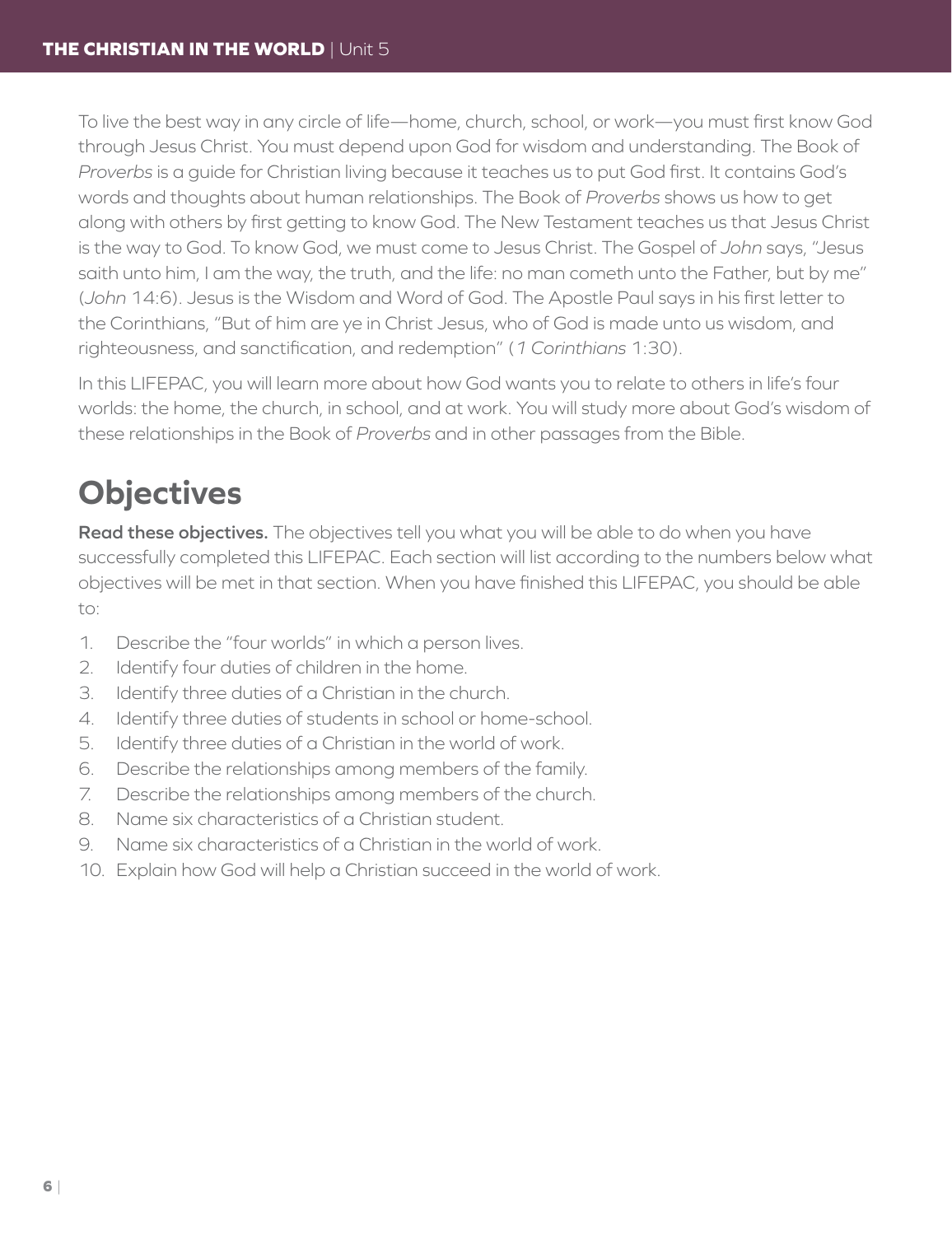## **1. RELATIONSHIPS IN THE HOME INTRODUCTION**

**The home is the most basic and the most important of "Life's Four Worlds." The home is the place where our most important relationships are nourished. These are the relationships between husband and wife, parents and children, and children with each other. God has given us His wisdom for these relationships in the home. The responsibility for this instruction in God's wisdom is upon the parents, but the responsibility for** *receiving* **this instruction is upon the children. The primary place that God wants children to learn about His wisdom is in the home. God wants parents to teach their children how to live rightly according to God's wisdom as found in the Bible. God wants children to listen and receive this teaching from their parents.**

**God's ideal home is one in which all members of the family love God and love one another. Each member of the family is in right relationship with God and with one another. In the ideal home, the parents know Jesus Christ as their Lord and Savior. They follow Jesus and want God's will to be done in their home and lives. The parents also love and respect each other. They teach their children, by word and example, to know the Lord and to follow Him.**

**Parents are responsible for teaching the Lord's ways and wisdom to their children. The Bible is the best source for this instruction. As has been mentioned, the Book of** *Proverbs* **contains much wisdom for building right relationships. At the beginning of** *Proverbs***, we read that it is better "To know wisdom and instruction; to perceive the words of understanding; To receive the instruction of wisdom, justice, and judgment, and equity; To give subtilty to the simple, to the young man knowledge and discretion" (***Proverbs* **1:2–4).**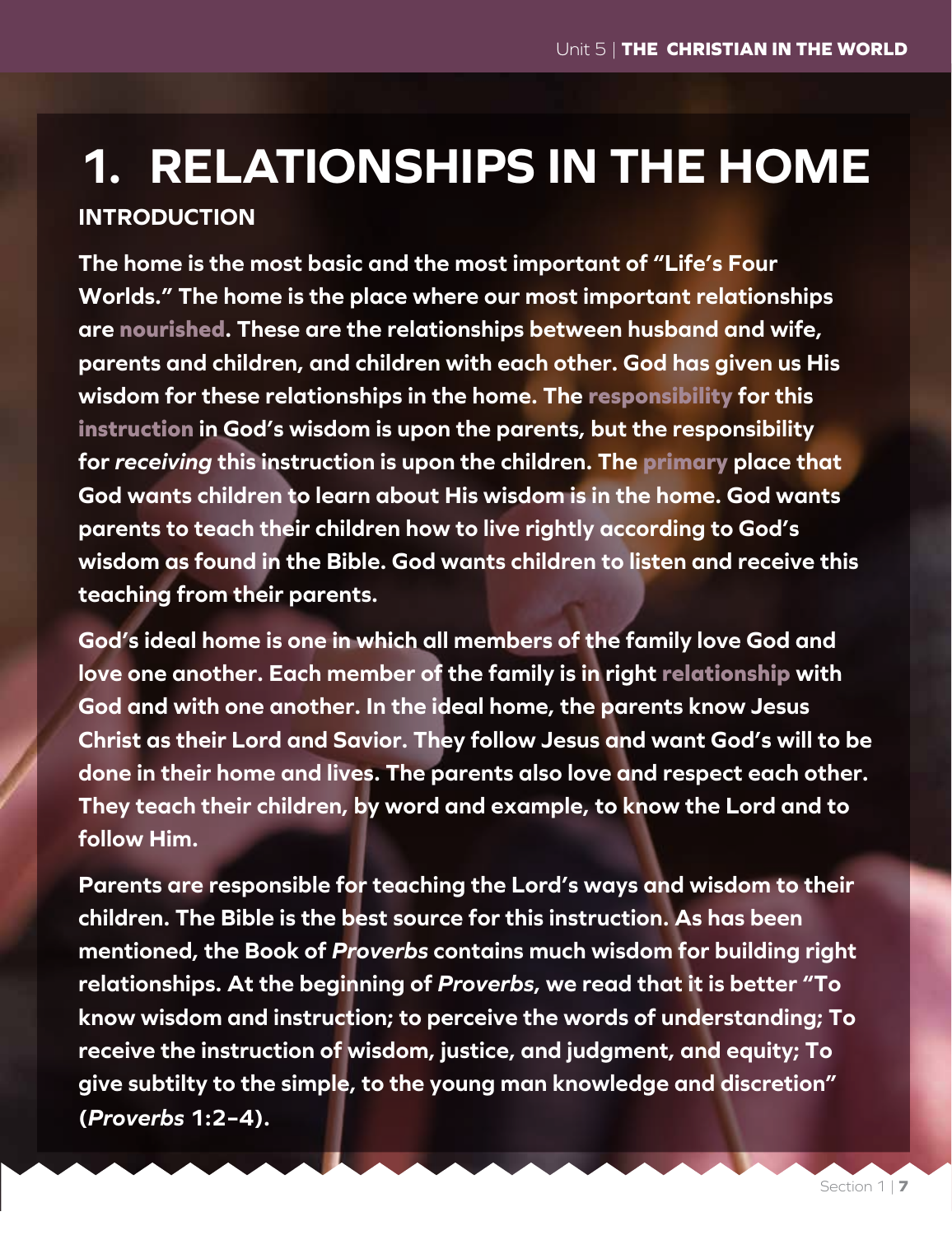Parents in the home are called to learn and use God's wisdom for their own lives and the lives of their children. We will look at other passages from the Book of *Proverbs* in this LIFEPAC that will help obtain God's wisdom for the home.

Other passages from the Bible offer instruction for parents and children. In his letter to the Ephesians, Paul wrote, "And be not drunk with wine, wherein is excess; but be filled with the Spirit; Speaking to yourselves in psalms and hymns and spiritual songs, singing and making melody in your heart to the Lord; Giving thanks always for all things unto God and the Father in the name of our Lord Jesus Christ; Submitting yourselves one to another in the fear of God. Wives, submit yourselves unto your own husbands, as unto the Lord. For the husband is the head of the wife, even as Christ is the head of the church: and he is the saviour of the body. Therefore as the church is subject



**Read Genesis 1:28–31 and Genesis 3:1–21**



| Parents are commanded to learn God's wisdom for themselves and their children.

unto Christ, so let the wives be to their own husbands in every thing. Husbands, love your wives, even as Christ also loved the church, and gave himself for it; That he might sanctify and cleanse it with the washing of water by the word, That he might present it to himself a glorious church, not having spot, or wrinkle, or any such thing; but that it should be holy and without blemish" (*Ephesians* 5:18–27). He also wrote, "Children, obey your parents in the Lord: for this is right. Honour thy father and mother; which is the first commandment with promise; That it may be well with thee, and thou mayest live long on the earth. And, ye fathers, provoke not your children to wrath: but bring them up in the nurture and admonition of the Lord." (*Ephesians*  $6:1-4)$ 

We will explore a number of passages from the Book of *Proverbs* and elsewhere in the Bible in this section of the LIFEPAC.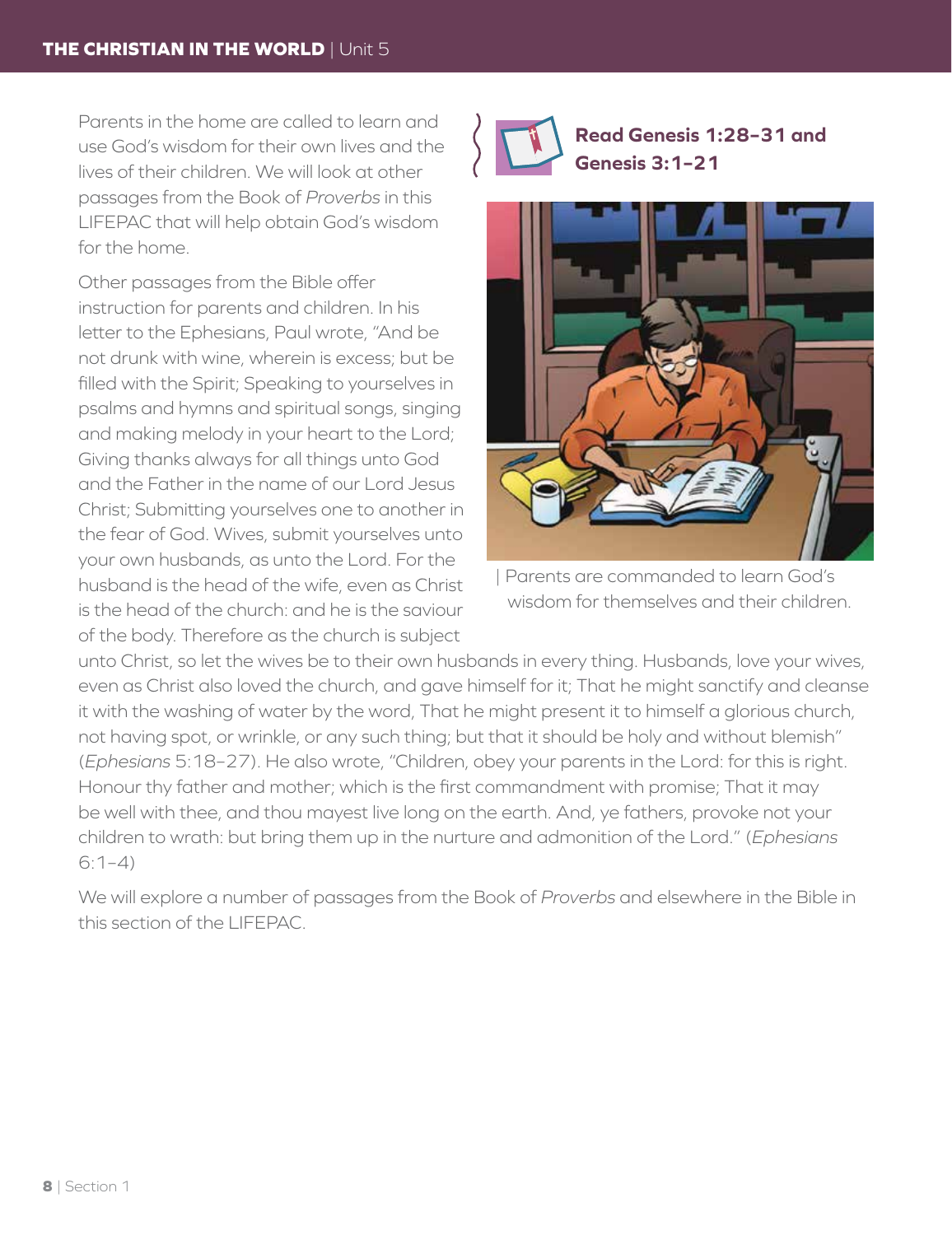## **Objectives**

**Review these objectives.** When you have completed this section, you should be able to:

- 1. Describe the four "worlds" in which a person lives.
- 2. Identify four duties of children in the home.
- 6. Describe the relationships among members of the family.

## **Vocabulary**

**Study these new words.** Learning the meanings of these words is a good study habit and will improve your understanding of this LIFEPAC.

**attitude** (at i tüd). The feeling, manner, and behavior of a person toward a situation, cause, or another person.

**character** (kãr ik tėr). All the qualities or features possessed; nature.

**chastise** (chas tīz). To inflict punishment upon.

**honor** (on ėr). To give respect to; think highly of.

**instruction** (in struk shun). A teaching or educating.

**nourishment** (nėr ish munt). Food that makes you grow.

**relationship** (ri lā shun ship). The connection between people.

**responsibility** (ri spon su bil u tē). An obligation; a person or thing for which one is responsible.

**Note:** *All vocabulary words in this LIFEPAC appear in* **boldface** *print the first time they are used. If you are unsure of the meaning when you are reading, study the definitions given.*

Pronunciation Key: hat, āge, cãre, fär; let, ēqual, tėrm; it, īce; hot, ōpen, ôrder; oil; out; cup, put, rüle; child; long; thin; /ŦH/ for **th**en; /zh/ for mea**s**ure; /u/ or / <sup>e</sup> / represents /a/ in **a**bout, /e/ in tak**e**n, /i/ in penc**i**l, /o/ in lem**o**n, and /u/ in circ**u**s.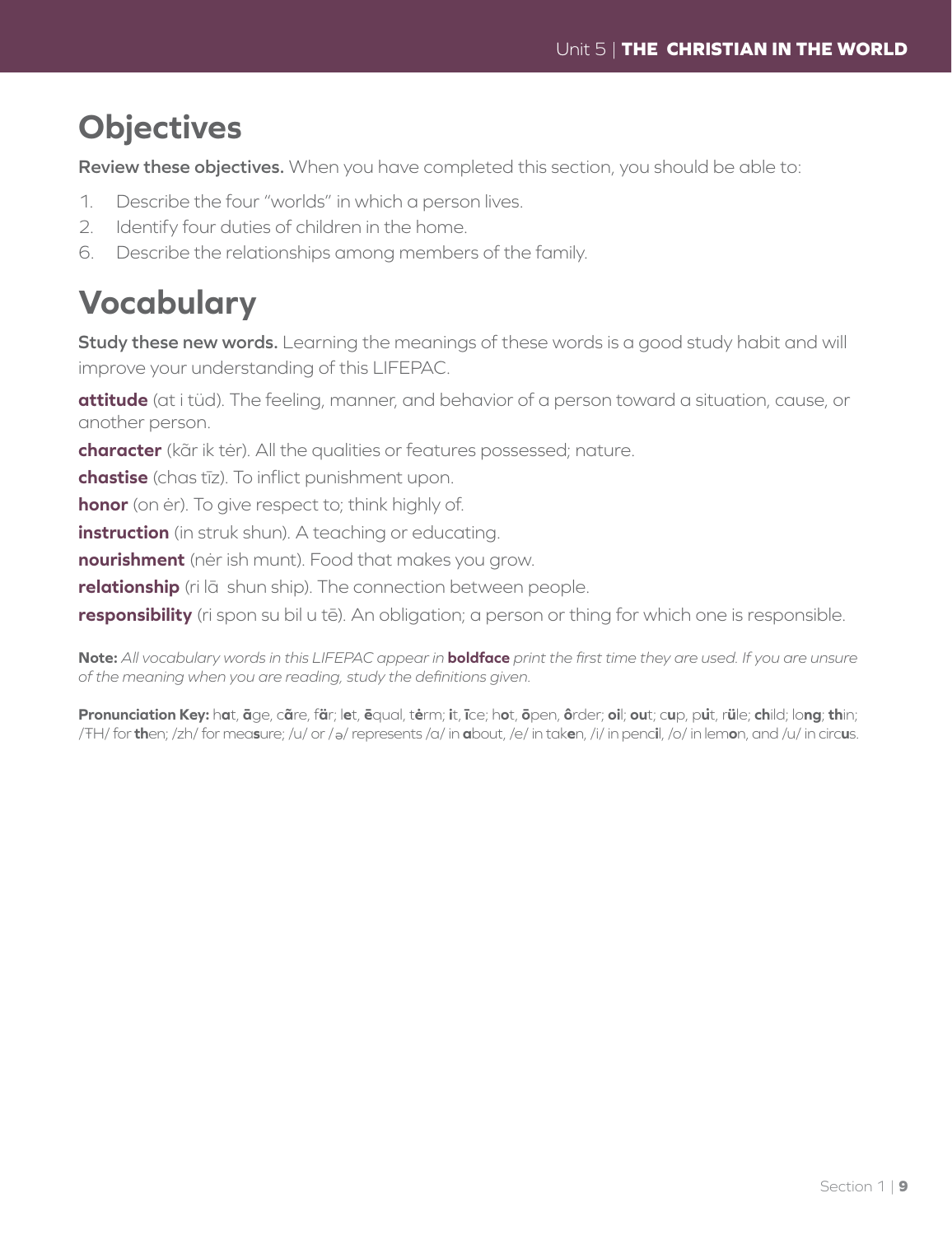|     | <b>Complete these statements.</b>                                                |                                                                                                                                                                                                                                      |  |  |  |
|-----|----------------------------------------------------------------------------------|--------------------------------------------------------------------------------------------------------------------------------------------------------------------------------------------------------------------------------------|--|--|--|
| 1.1 |                                                                                  |                                                                                                                                                                                                                                      |  |  |  |
| 1.2 |                                                                                  |                                                                                                                                                                                                                                      |  |  |  |
| 1.3 |                                                                                  |                                                                                                                                                                                                                                      |  |  |  |
|     |                                                                                  |                                                                                                                                                                                                                                      |  |  |  |
|     |                                                                                  |                                                                                                                                                                                                                                      |  |  |  |
| 1.4 |                                                                                  | The ________________________ is where the first lessons about God and life need to be                                                                                                                                                |  |  |  |
|     | learned.                                                                         |                                                                                                                                                                                                                                      |  |  |  |
| 1.5 |                                                                                  | means knowing the best way to live, act, and speak.                                                                                                                                                                                  |  |  |  |
| 1.6 | The responsibility for giving instruction in God's wisdom is upon the            |                                                                                                                                                                                                                                      |  |  |  |
|     |                                                                                  | a. __________________________________, but the responsibility for receiving this                                                                                                                                                     |  |  |  |
|     | instruction is upon the b. _________________________________.                    |                                                                                                                                                                                                                                      |  |  |  |
| 1.7 | God's ideal home is one in which all members of the family a. __________________ |                                                                                                                                                                                                                                      |  |  |  |
|     |                                                                                  |                                                                                                                                                                                                                                      |  |  |  |
|     |                                                                                  |                                                                                                                                                                                                                                      |  |  |  |
|     | <b>Memorize this Bible verse.</b>                                                |                                                                                                                                                                                                                                      |  |  |  |
| 1.8 |                                                                                  | Memorize Proverbs 9:10. When you have memorized this verse, write it on the                                                                                                                                                          |  |  |  |
|     |                                                                                  | following blank lines. <u>The community of the community of the community of the community of the community of the community of the community of the community of the community of the community of the community of the communi</u> |  |  |  |
|     |                                                                                  |                                                                                                                                                                                                                                      |  |  |  |

 $\_$  , and the set of the set of the set of the set of the set of the set of the set of the set of the set of the set of the set of the set of the set of the set of the set of the set of the set of the set of the set of th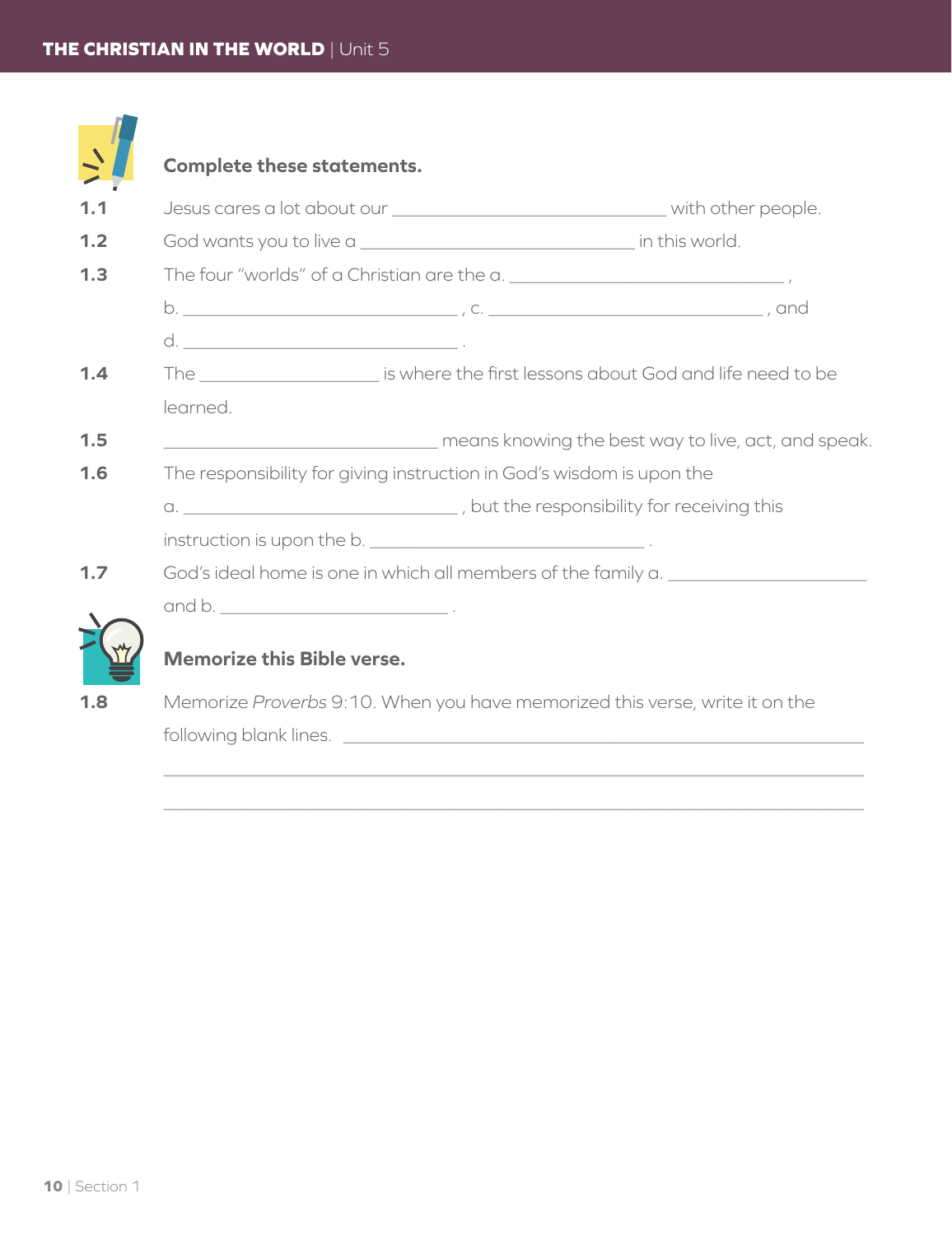## **Loving Others**

The most important thing about relationships in the home is for family members to *love one another*. In fact, for the Christian, love is the single most important aspect of one's life. At the Last Supper, Jesus said, "A new commandment I give unto you, That ye love one another; as I have loved you, that ye also love one another" (*John* 13:34). Nothing is more important than learning how to love others and then practicing this love. The home should be the primary place where we learn how to love as Jesus wants us to do. Love should characterize the relationships in the home.

The Book of *Proverbs* contains a good passage about love and its importance in our lives. It says, "Let not mercy and truth forsake thee: bind them about thy neck; write them upon the table of thine heart: So shalt thou find favour and good understanding in the sight of God and man." (*Proverbs* 3:3–4).



**Read** *Proverbs* **3:3–4 and**  *1 Corinthians* **13:1–8**



| Christ loved his disciples, even unto death.

It is important to always remember that Jesus wants us to love others, especially those in our own family. One of the best passages in the whole Bible about the kind of love that Jesus wants us to have is in *1 Corinthians* chapter 13. In this passage, we can learn about the kind of love that Jesus Christ wants us to have in the family. The Apostle Paul writes, "Charity (love) suffereth long, and is kind; charity envieth not; charity vaunteth not itself, is not puffed up, Doth not behave itself unseemly, seeketh not her own, is not easily provoked, thinketh no evil; Rejoiceth not in iniquity, but rejoiceth in the truth; Beareth all things, believeth all things, hopeth all things, endureth all things" (*1 Corinthians* 13:4–7)*.*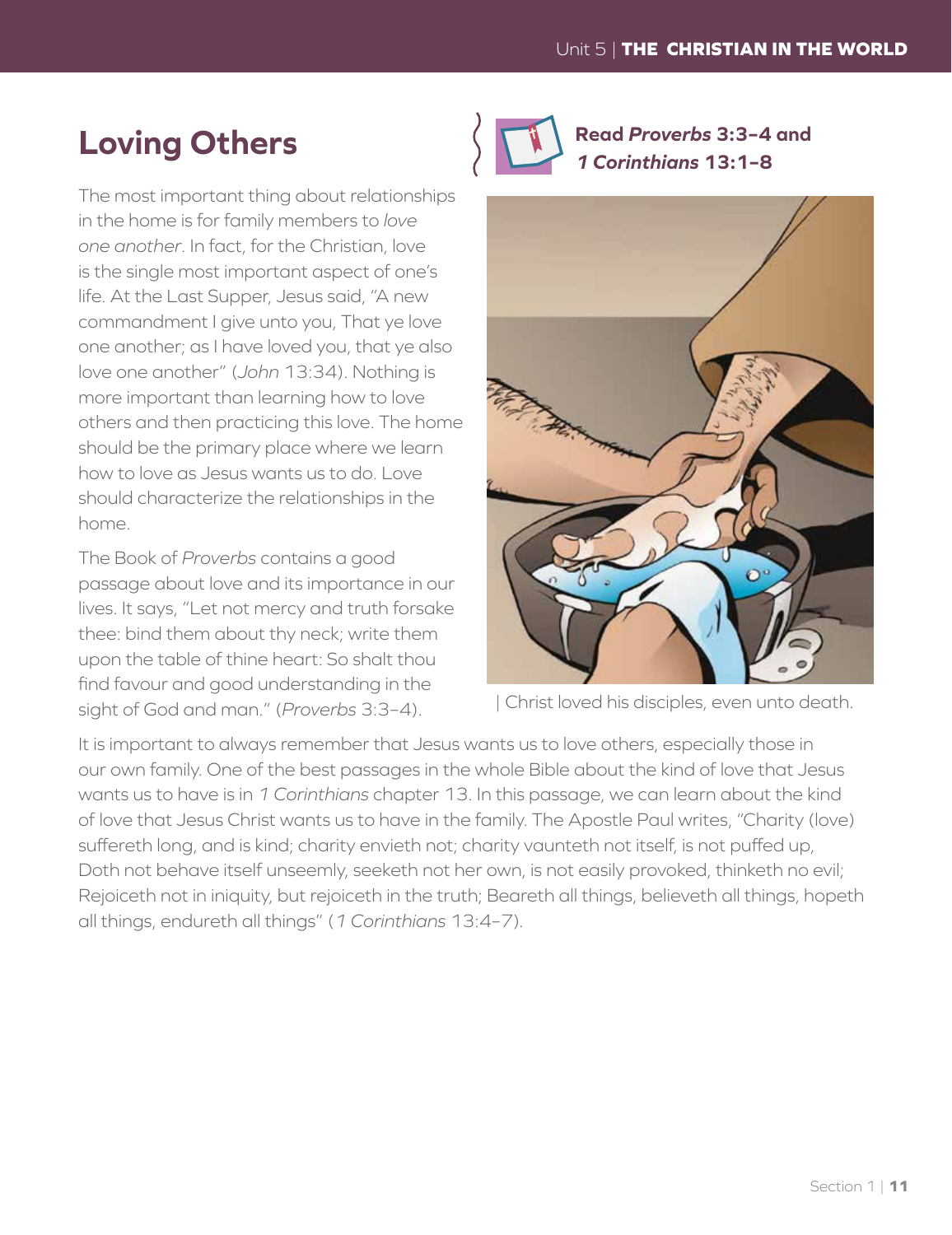|      | Answer these questions.                                                                           |
|------|---------------------------------------------------------------------------------------------------|
| 1.9  | What is the most important thing about relationships in the home?                                 |
|      |                                                                                                   |
|      |                                                                                                   |
| 1.10 | According to Proverbs 3:3-4, what are two things that should never leave us?                      |
|      |                                                                                                   |
|      | b.                                                                                                |
|      | Do this activity.                                                                                 |
| 1.11 | Look at the Scripture passage in 1 Corinthians 13:4-7 as written in this section of the<br>$\Box$ |

LIFEPAC above. According to this passage, list fifteen things that "love" *is* or *is not*, *does* or *does not* do.

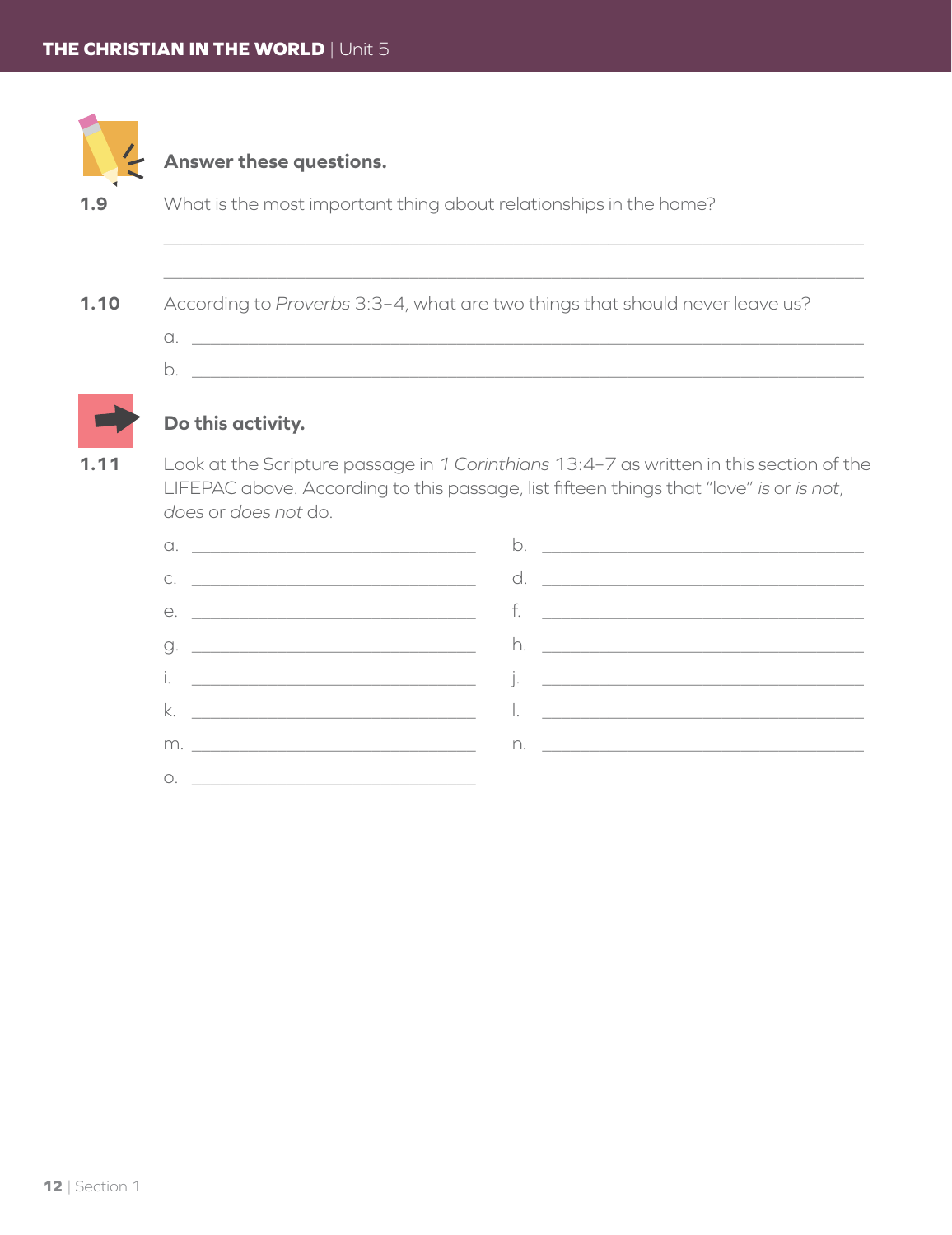## **SELF TEST 1**

**Match these items** (each answer, 3 points).

| 1.01         |  | relationships with     |          | a. most important aspect of one's life |
|--------------|--|------------------------|----------|----------------------------------------|
|              |  | others                 | b.       | mentioned eleven times in Proverbs     |
| 1.02         |  | Proverbs               |          | shows how mind thinks and heart feels  |
| 1.03         |  | Jesus                  |          | d. the four worlds                     |
| 1.04         |  | parents                |          | e. organize material                   |
|              |  |                        | f.       | follow God's ways                      |
| 1.05         |  | love                   |          | g. may be more than words              |
| 1.06         |  | obedience              | h.       | the way, the truth, and the life       |
| 1.07         |  | hear                   | i.       | a book containing God's wisdom         |
| 1.08<br>1.09 |  | correction<br>behavior | $\vdots$ | responsible for teaching children      |
|              |  |                        | k.       | Jesus cares about these                |
|              |  |                        |          | follows hearing                        |
| 1.010        |  | happiest homes         |          |                                        |

**Answer** *true* **or** *false* (each answer, 2 points).

- **1.011** \_\_\_\_\_\_\_\_\_\_ The first place for children to learn about God is in Sunday School at church.
- **1.012** \_\_\_\_\_\_\_\_\_\_ Parents and children should listen to each other.
- **1.013 1.013** Correction in the home includes discussion only.
- **1.014** \_\_\_\_\_\_\_\_\_\_ The discipline of God and parents is a sign of love.
- **1.015** \_\_\_\_\_\_\_\_\_\_ Home training changes attitudes as well as action.
- **1.016** \_\_\_\_\_\_\_\_\_\_ Parents guide children only by instruction.
- **1.017** \_\_\_\_\_\_\_\_\_\_ Nothing is in the New Testament about a child's relationship with parents.
- **1.018** \_\_\_\_\_\_\_\_\_\_ God's Word tells parents to discipline their children.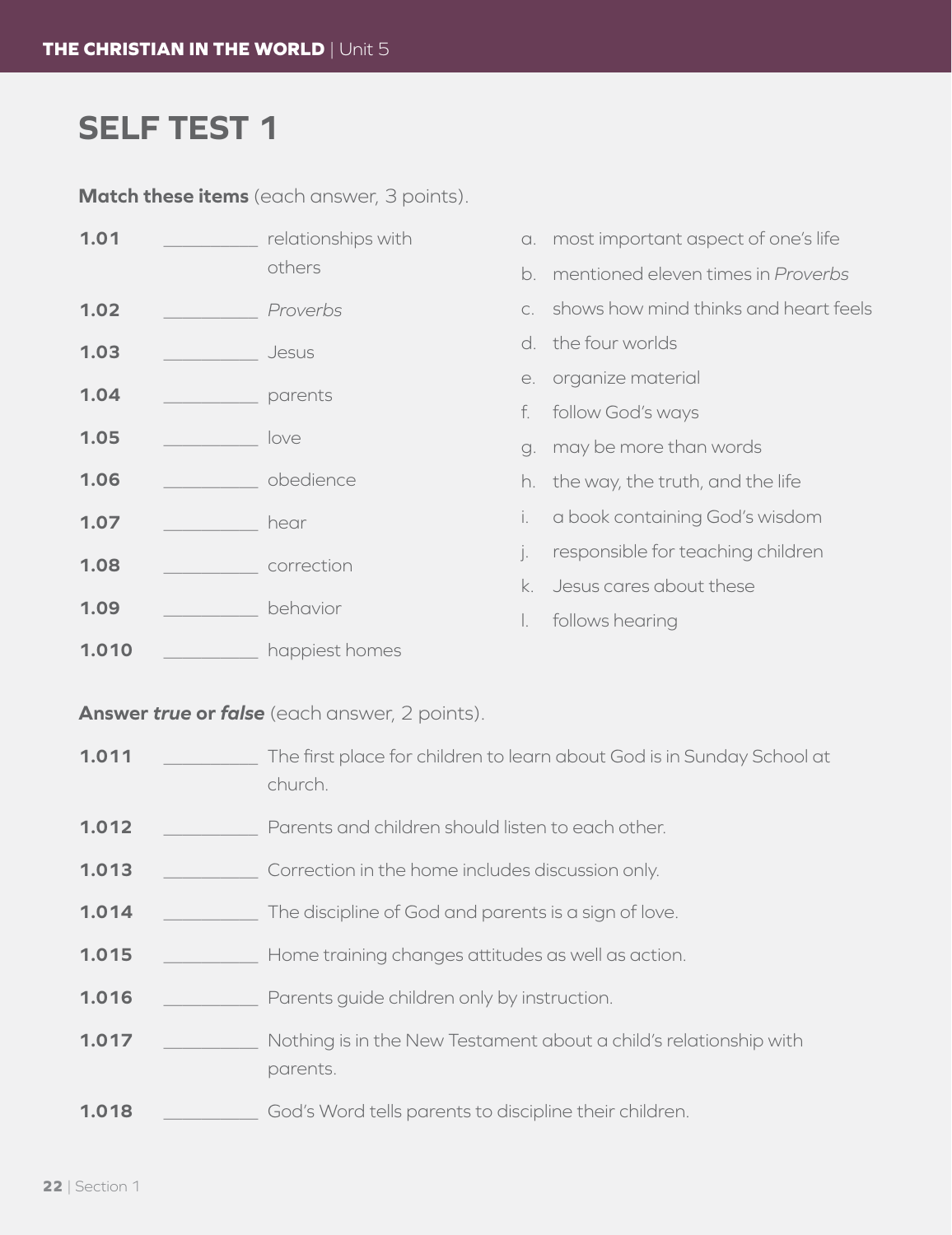- **1.019** \_\_\_\_\_\_\_\_\_\_\_\_\_\_ People must obey parents all their lives.
- **1.020** \_\_\_\_\_\_\_\_\_\_ A child's attitudes help develop his character.

**Complete these statements** (each numbered activity, 3 points).

- **1.021** God wants you to live a \_\_\_\_\_\_\_\_\_\_\_\_\_\_\_\_\_\_\_\_\_\_\_\_\_\_\_\_\_\_\_ in this world.
- **1.022** \_\_\_\_\_\_\_\_\_\_\_\_\_\_\_\_\_\_\_\_\_\_\_\_\_\_\_\_\_\_\_ means knowing the best way to live, act, and speak.
- **1.023** According to *Proverbs* 3:3–4, "Let not \_\_\_\_\_\_\_\_\_\_\_\_\_\_\_\_\_\_\_\_\_ and denotes the forsake thee."
- **1.024** A(n) **At all and a summary of written** is a way or organizing a summary of written material.
- **1.025** A "world" means the different places and situations where we with others.

### **Choose the correct answer** (each answer, 2 points).

- **1.026** Jesus told His disciples to be in the world but not \_\_\_\_\_\_\_ the world. a. of b. over c. under
- **1.027** *Ephesians* 6:1 says, "Children, \_\_\_\_\_\_\_ your parents in the Lord, for this is right."
	- a. listen to b. give presents to c. obey
- **1.028** To \_\_\_\_\_\_\_ the Lord means to trust Him to give us His wisdom. a. fear b. know c. seek
- **1.029** The home is the most important place where relationships are \_\_\_\_\_\_\_ .
	- a. observed b. nourished c. casual
- **1.030** Parents should teach their children by word and \_\_\_\_\_\_\_ to follow the Lord.
	- a. newspaper b. example c. computer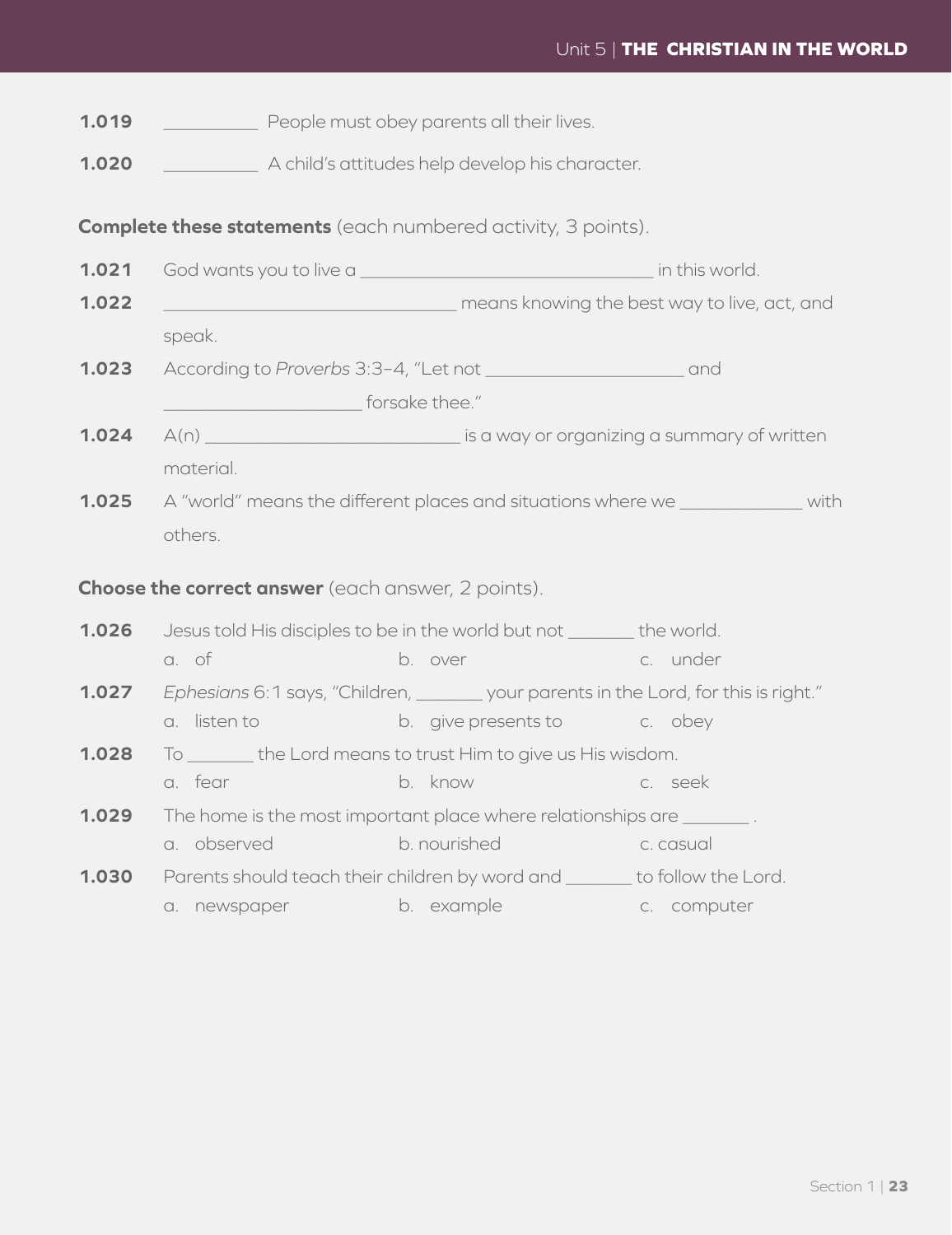**Complete these lists** (each answer, 3 points).



Write the following Scripture passage from memory (this answer, 5 points).

 $1.033$ Proverbs 22:6